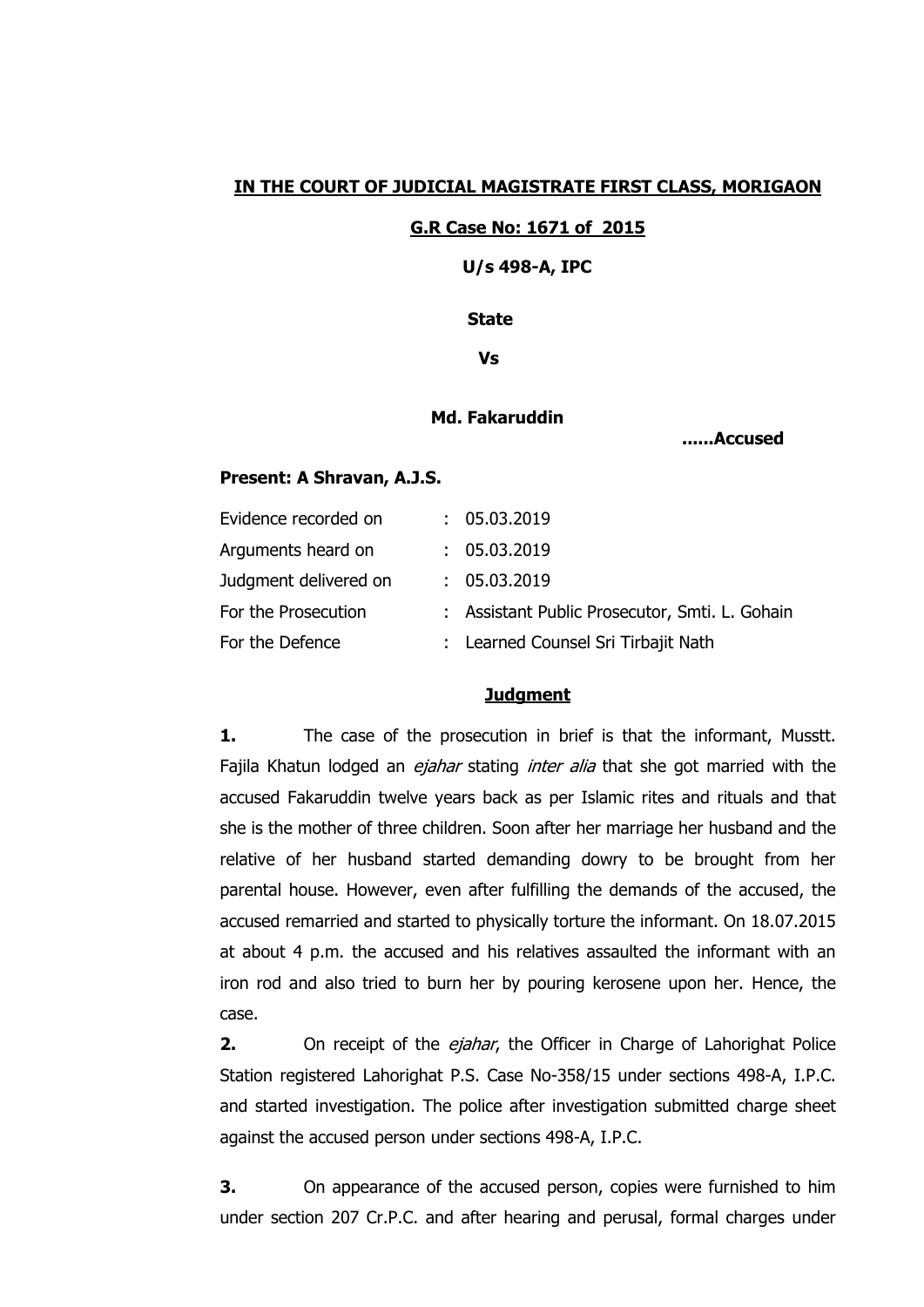sections 498-A, IPC was framed, which was explained to him to which he pleaded not guilty and claimed to be tried.

**4.** The prosecution side to prove its case examined the as PW-1, Fajila Khatun, the informant/ victim. The statement of the accused person under section 313, Cr.P.C. was recorded. The accused denied the case and declined to adduce evidence. I have heard both the learned Assistant P.P. and the learned counsel for the accused person.

### **5. POINTS FOR DETERMINATION**:-

I. Whether the accused person being the husband of the victim subjected her to cruelty and thereby committed an offence u/s 498(A) of I.P.C.?

#### **DISCUSSIONS, DECISIONS AND REASONS THEREOF**:-

**6.** PW 1, Fajila Khatun, the informant/ victim has deposed in her evidence that the instant case is nothing but the outcome of misunderstanding between herself and the accused/ her husband and that presently, both of them are residing together and also blessed with three children out of their wedlock. She further deposed that she has no resentment against the accused person and that she is residing happily with the accused person along with her three children.

**7.** From the evidence of the prosecution witness, it appears that the informant is not inclined to prosecute the accused person. It has become apparent that there must have been some minor altercation between the informant and the accused person. However, the same appears to have been resolved. Thus, from the little evidence that has been brought before this court in the form of the statements made by the informant, it is seen that no offence has been made out against the accused persons under any section of law. Situated thus, it is found that the prosecution has failed to implicate the accused persons of any offence.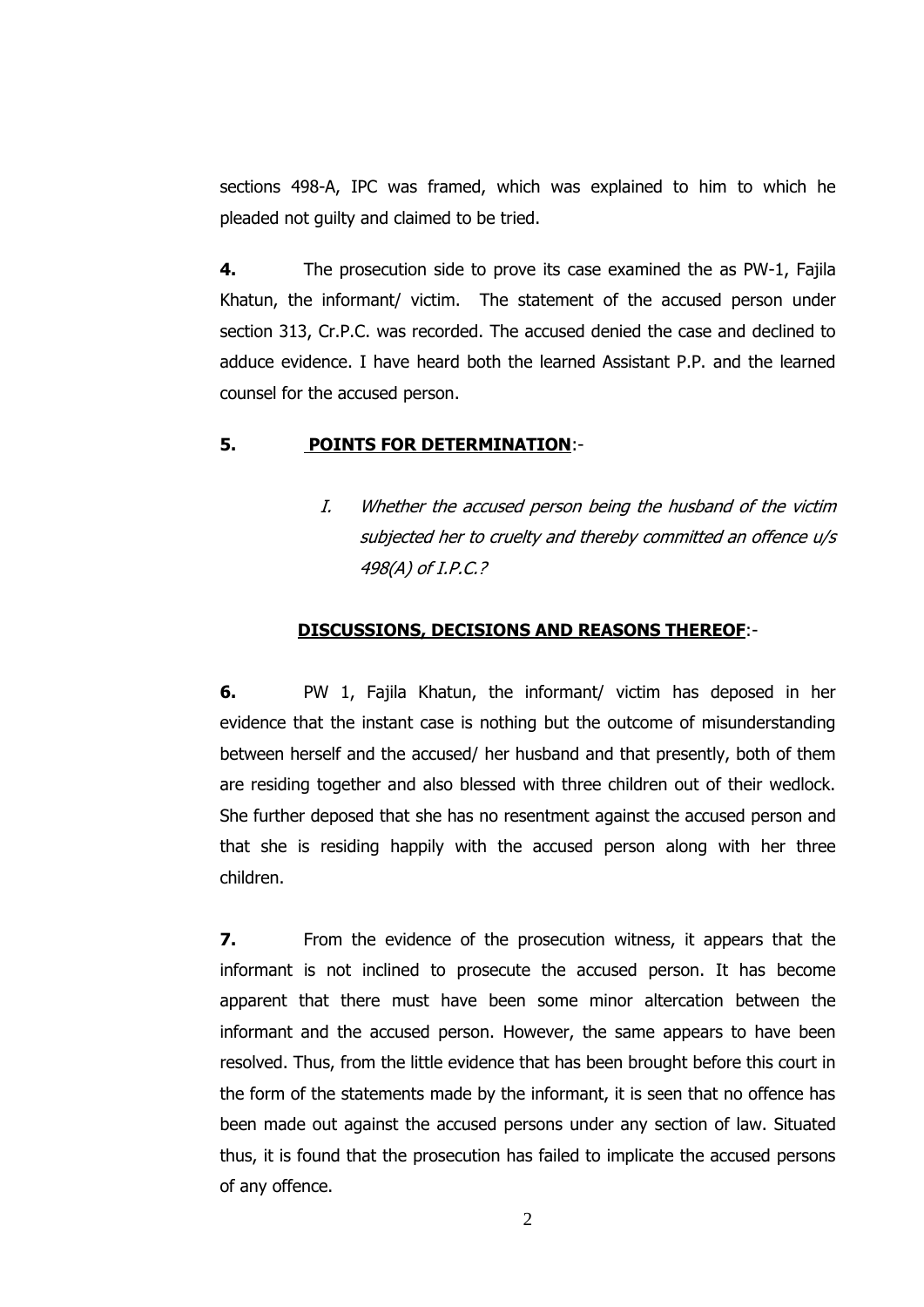# **8. ORDER**

Considering the discussions made above and after all deliberations, it can be safely presumed that the prosecution has failed to drive home the guilt of the accused persons. Hence, the accused person, Md. Fakaruddin is acquitted of the offence under sections 498-A, of the Indian Penal Code and set at liberty forthwith.

His bail bonds are extended for a period of 6 (Six) months as per Section 437 A, Criminal Procedure Code.

Given in my hand and under the seal of this court on this the  $5<sup>th</sup>$  day of March, 2019.

Typed by Me: Ayushree Shravan Judicial Magistrate First Class, Morigaon

3